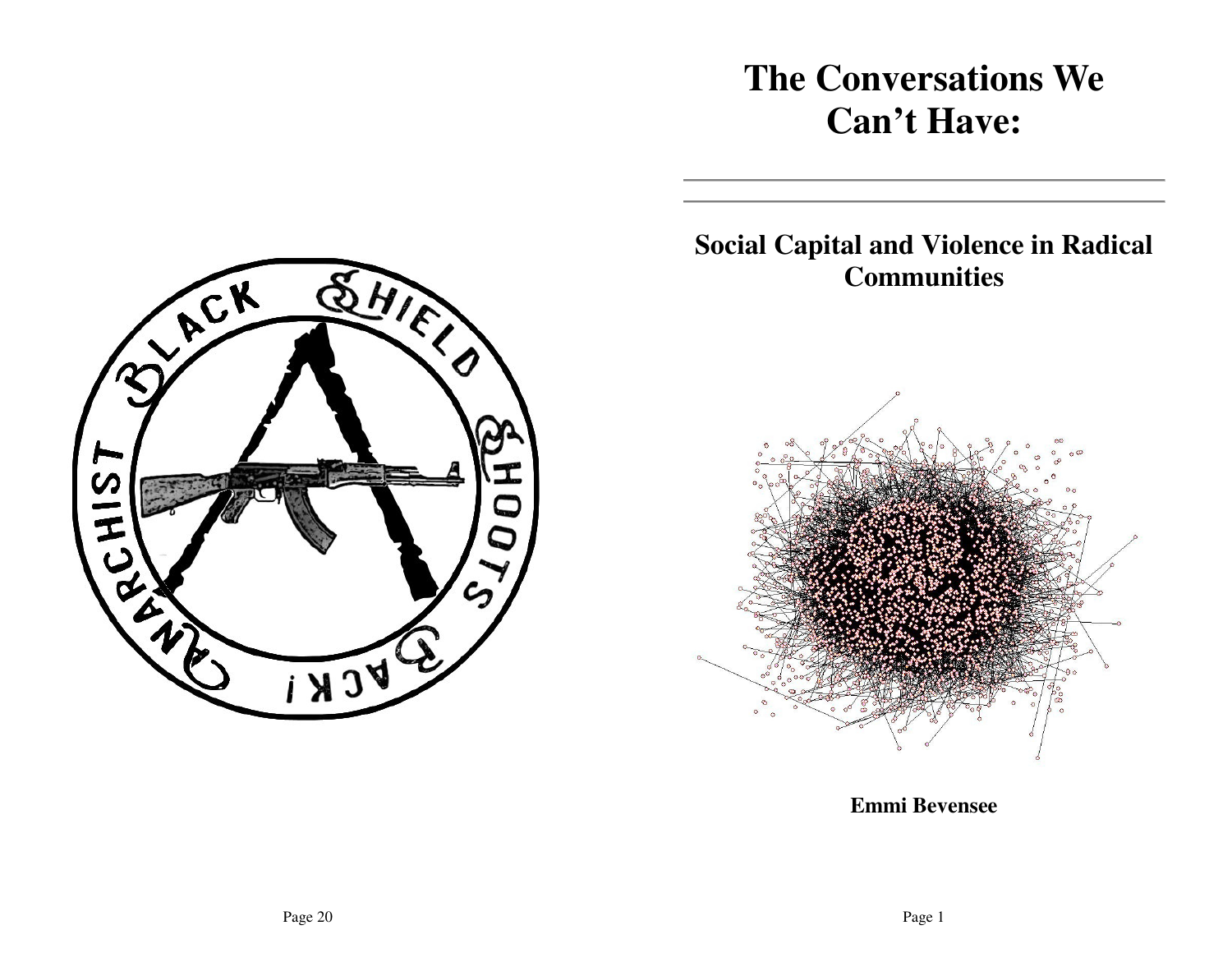[1] https://en.wikipedia.org/wiki/Information\_flow\_%28information\_theory%29

[2] https://www.youtube.com/watch?v=pmwbcW4E35c

[3] https://en.wikipedia.org/wiki/Open\_system\_%28systems\_theory%29

[4] https://en.wikipedia.org/wiki/Social\_capital

[5] http://williamsinstitute.law.ucla.edu/wp-content/uploads/Intimate-

Partner-Violence-and-Sexual-Abuse-among-LGBT-People.pdf

[6] https://mainweb-v.musc.edu/vawprevention/lesbianrx/factsheet.shtml

[7] http://www.huffingtonpost.com/bari-zell-weinberger-esq/its-time-toacknowledge-m\_b\_8292976.html

[8] https://wiki.lesswrong.com/wiki/Signaling

[9] http://lesswrong.com/lw/jb/applause\_lights/

[10] https://en.wikipedia.org/wiki/Virtue\_signalling

[11] http://lesswrong.com/lw/gt/a\_fable\_of\_science\_and\_politics/

 [12] http://slatestarcodex.com/2014/09/30/i-can-tolerate-anything-exceptthe-outgroup/

[13] http://www.overcomingbias.com/2010/06/near-far-summary.html

[14] http://slatestarcodex.com/2016/07/27/post-partisanship-is-hyperpartisanship/

 [15] http://slatestarcodex.com/2016/07/27/post-partisanship-is-hyperpartisanship/

[16] http://lesswrong.com/lw/i7/belief\_as\_attire/

[17] http://lesswrong.com/lw/i4/belief\_in\_belief/

 [18] http://www.advocate.com/crime/2014/09/04/2-studies-prove-domesticviolence-lgbt-issue

 [19] https://libcom.org/blog/why-no-platform-still-relevant-trouble-liberalanti-fascism-05012013

[20] https://blog.patternsinthevoid.net/the-forest-for-the-trees.html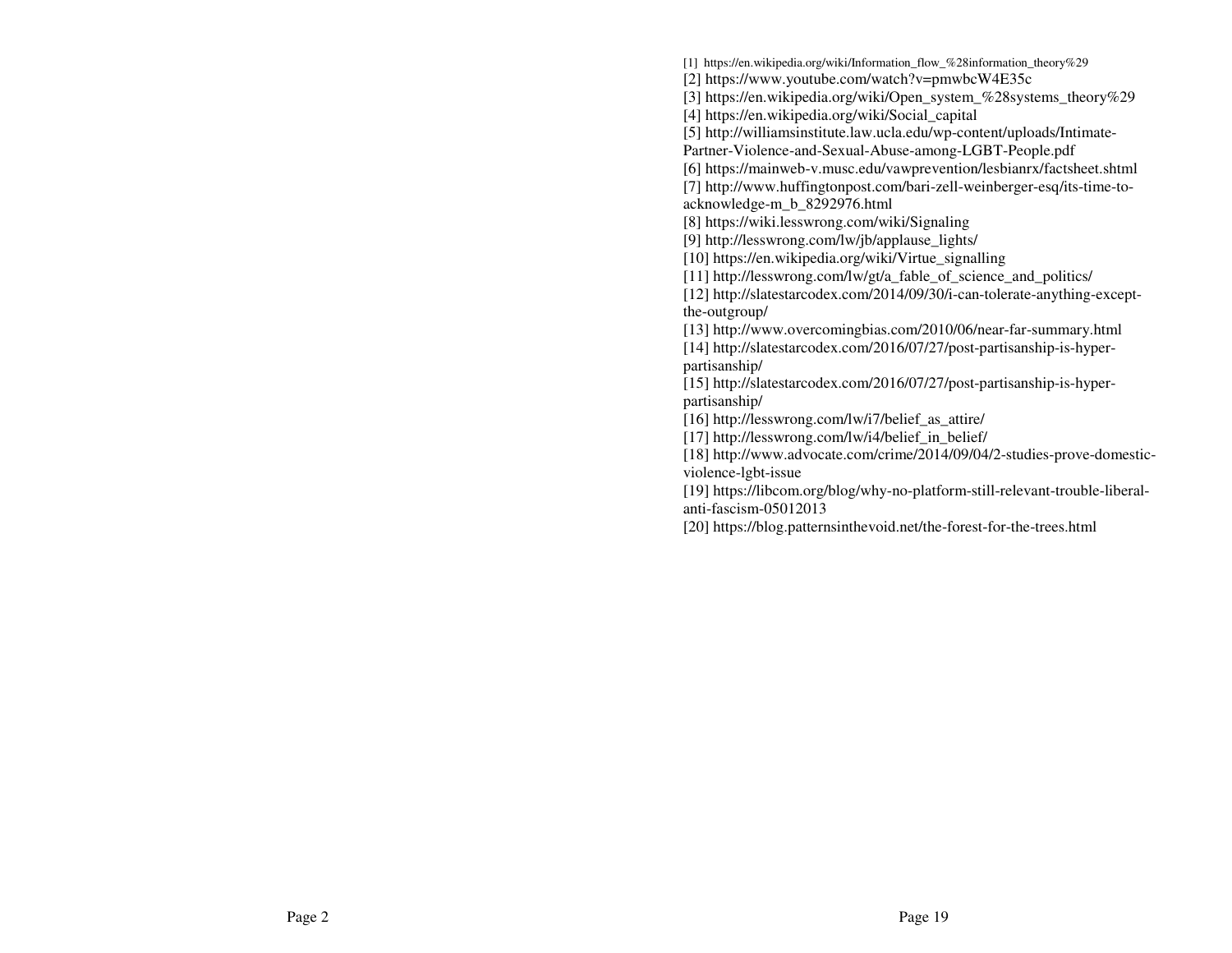Through these conversations we can strive to undermine and interrogate the hierarchical abuse of social capital in ourselves, and our communities, so that we can trade brittle and violent fallacies for flourishing and decentralized networks of intricate solidarity, invaluable earned trust, and meaningful accountability. We are all implicated in this critique, myself certainly included. But we can support each others growth and utilize accountability for those with an honest drive to participate. Most of us do earnestly want to eliminate violence and coercion but struggle with the how of it. We can make social capital non-hierarchical. *Cool kids fuck off.* 



*Big thanks to Megan Clapp, William Gillis, John Langley, Ahl Tamar, Jac Swift, Jackie Joslyn, Asta Bellamy, BlackCat, and Emma Buck for the insightful critiques and questions that helped flesh out this essay in addition to your unpaid copy-edits. May you be blessed with anti-authoritarian trust networks in your next lives. ; )* 

*https://emmibe.wordpress.com/* 

*Note: This essay is geared towards higher level conversations that organizers and folks deeply engaged in radicalcommunities and thought are having.* 

There are conversations that radicals are trying to have and also desperately avoiding. Conversations that push the edges of our frameworks into and past their limits, often with victims along the path. The problem is that we have created a somewhat rigid identity politic framework that — while succeeding in creating a message that is clear enough to reach a broad and mainstream audience — is often so inflexible that it wreaks havoc on the situations that fall outside of its scope or threaten its integrity with their liminality. Intersectionality has tried to address the complexity of our experience but much of the more radical implications have not yet caught on. In many situations we try to reach beyond the point where the discourse currently is without doing the necessary preliminary work of building the trust and nuance needed to parse complexity. To make these conversations even more difficult, people build social capital, or social power, around themselves along many often conflicting dynamics of intersectional privilege and marginalization. This social capital weaves into intersectional power dynamics that make certain needed conversations difficult or taboo.

#### **Consent and Power**

Perfect consent is impossible in any dynamic where there are differentials of power, which is to say, literally every single interaction we have. We struggle as best we can to level the playing field and make our agreements meaningful. We wrestle with the limits of language and the ways we use it to communicate deeply subjective states and experiences across chasms of difference. We can only process so much information before our systems get overloaded and bogged down. These constraints, coupled with the coercion inherent in having power over another being, make consent an asymptotic process in which we can really only ever try our best and be accountable when it breaks down.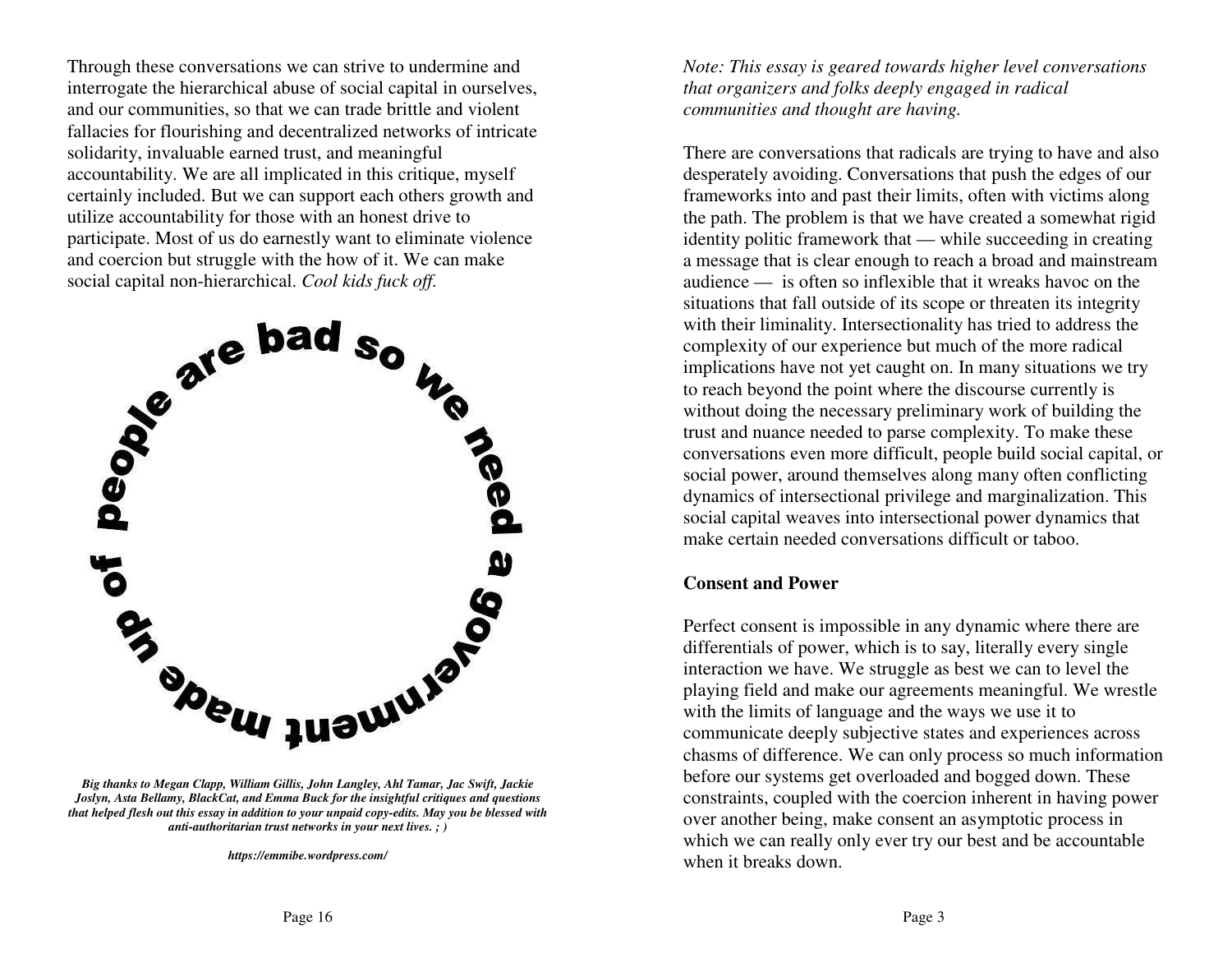Consent is mediated by power differentials along structural, informal, social, physical, intellectual, and other forces in clearly discernible ways. For a grotesque example, if someone has power over one's potential career trajectory, there is an incentive to feign consent to that person's wishes, even if they do not explicitly leverage it in any way. The power is embedded even if it's never spoken. This example is illustrative of the way that power interacts with all of our interactions and agreements, extending to more subtle and also non-sexual contexts as well.

#### **Intersectionality as Dynamic and Contextual**

Suffering is not easily calculated yet we, on the broad left, tend to keep a rough tally of someone's oppressed identities in our head in order to form rough sensitivity calculations. This is mostly not a bad thing. It's a necessary thing. But it's a process with stark limits that, if we apply too rigidly, can create errors with painful implications. The problem is that power does not strictly follow the patterns we have come to recognize within it. Power exists on many different levels that interact constantly and dynamically. The levels at which power interacts are nested but not with strict uniformity. The subjective impacts the interpersonal. All of which are interacting with each other and the micro and macro forces at play in a big mess of waveforms. These different levels can contradict each other if they are seen in strict silos rather than as information<sup>1</sup> flows<sup>2</sup> in open systems.<sup>3</sup> For example, a person can be oppressed structurally but enact certain forms of informal social power in radical spaces that overcompensate for the real obstacles that person faces. Power and domination can be both general andcontextual.

By now many of us have interacted with a situation where a person who may be oppressed structurally but has used that oppression to justify or obscure their violence against another more structurally privileged person or someone of roughly their same level. This is because there is a certain type of social capital, or social power, that one can sometimes leverage in

also watch out, because if observed, you will be targeted. Such figures can be taken out though,<sup>20</sup> through a powerful enough coalition of consciousness, resistance, and brave survivors. There are a wide range of determinants, both nature (neurological architecture and genetics) and nurture (trauma, family of origin, and abuse history), as to why people become this way. These types of accusations should not be leveled lightly, as they are often watered down to mean anything and disproportionate punishments are handed out as a result, but neither should we flinch when they are due. These persons are quite possibly the most serious internal threats to activist communities.

 **(1) The word "sociopath" or the diagnosis of "sociopathy" are of course controversial terms with a wide range of usage and have been used to stifle dissent and neurodiversity. However, the phenomena described in the section above, as is understood by this term, stands as one of the most immediate internal threats to activist safety in radical communities so I have chosen to use the word for clarity of communication, acknowledging that it's complex. Use of this term should not hide the fact that many of these are tendencies that we all posses in varying degrees. We should not pathologize as a means of ignoring our own capacity for non-consensual sadism.** 

### **Flexible Heuristics and the Conversations We Need**

A firm and yet nuanced resistance to domination and coercion, as is presented in anti-authoritarian ethics systems such as anarchism, provide a more subtle and flexible instrument of assessment than a rigid deployment of identity based tallies. Anarchism asks us to acknowledge that power is dynamic; it is structural and also contextual. We should prioritize larger violences of course, but not to the extent of minimizing the gray areas. Furthermore, anarchism asks us to remain intellectually vigilant and discerning about the ways we can best mobilize meaningful consent in the face of complex distortions resulting from social capital and its ilk. From this lens, we can more delicately and effectively edge into the conversations that we are collectively stumbling through. We can start to meaningfully ask how we perpetuate domination, coercion, and violence even in our attempts to undermine them with love, empathy, and discernment. It is through this subtlety and slow trust-building that we can amass the humility and dedication necessary to overcoming violence in its diverse array of forms.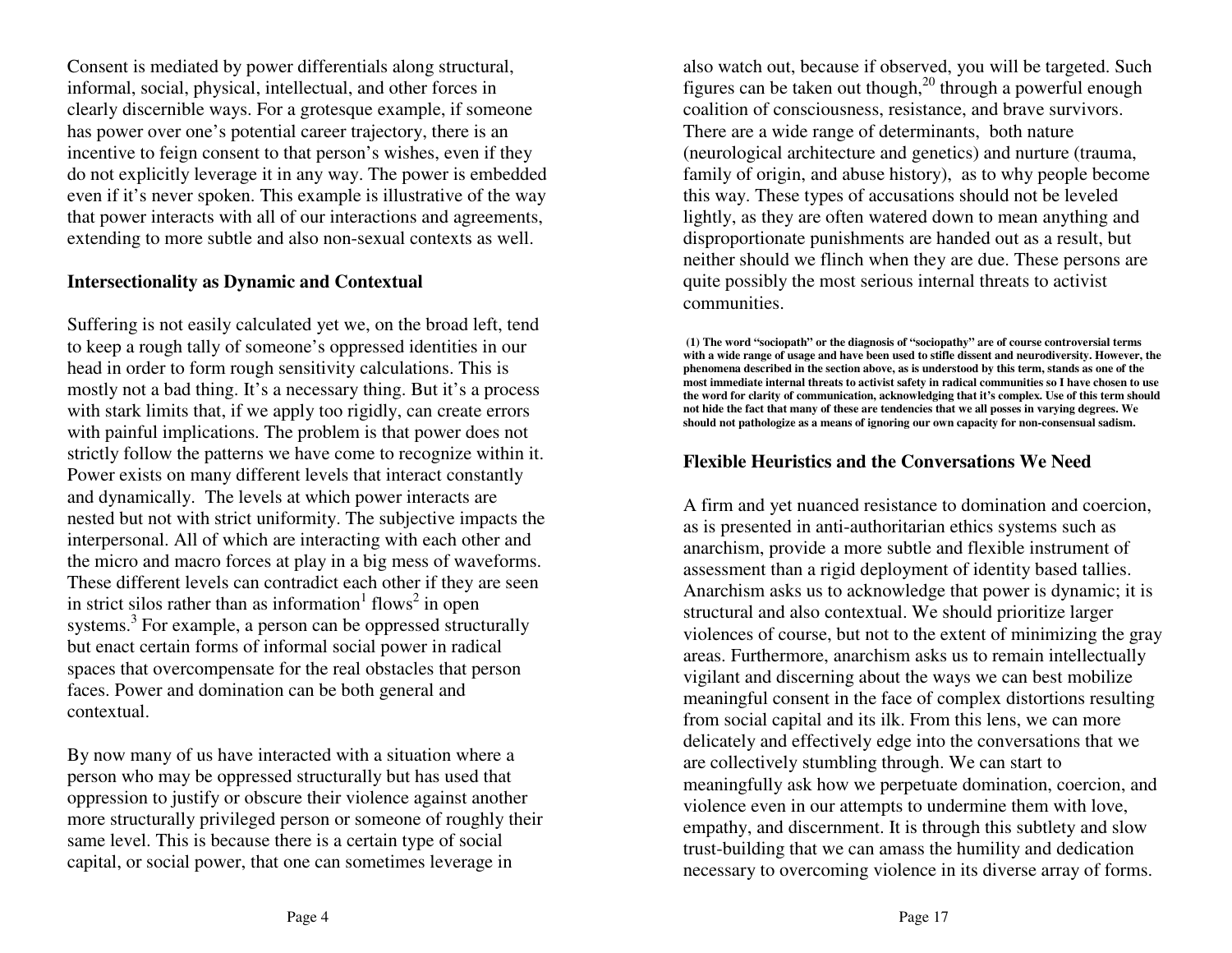of the people who would minimize the brunt of my argument are either the people I describe, currently in the snares of some such figure and in denial, incredibly lucky, not paying attention, or just haven't been in radical communities for long enough. Swim in the fringes and with the outliers, nerds, socially awkward, and weirdos of a radical community for long enough and people will start to come to you with the stories of the abusers that put the knife in, twisted, and then denied the existence of the knife publicly and had too much social capital for anyone to take the accusation seriously.

If you find these people in your circles, do whatever is necessary to protect yourself and those most at risk. Accountability and restorative justice processes are preferable whenever possible but most of the time with The Worst Kind of Asshole they will either flatly deny everything or fake their way through it, often at repeated harm to the victims. They cannot be trusted and there is no ethically graceful way to deal with them (maybe put them all on an island with only Steem as their economy?) except for no platforming,  $^{19}$  removing them, warning the communities they migrate to, and physically protecting the victims. Some tell-tale signs to look out for are a string of quiet accusations from those that are noticeably less likely to defend themselves, especially publicly, wide reaching charisma, embrace of authoritarian ideas in intimate contexts, and skillful manipulation of social justice discourse and norms. Much of the time though, you need look no further than the center limelight of your community movements. Just ask, who would I feel unable to question? Who do I feel like has enough power to get away with something? Who do I feel afraid to have a needed conversation about? Does this person have a partner whose social capital almost entirely relies on their connection to this social capitalist? Chances are that the Worst Kind of Asshole got to that position with full knowledge of what they were building and why. Once you've spotted them, warn people and defend yourself. Subvert their power as best you can but

radical spaces due to the difficulties and delicacies inherent in calling that person out if they are oppressed in other ways. This is tricky of course because, in the instances of say, a trans person assaulting a cis person, or a person of color abusing a white person, there are no doubt structural influences and traumas that in part led to these incidences and certainly color the way we seek to enact or minimize accountability. We know that in, for example, bringing to light the instance of an oppressed person calling someone out in an excessively violent matter, we risk privileged discourses manipulating this instance to undermine the ways in which other oppressed people struggle to assert their boundaries in the face of massive sociopolitical resistance.



#### **Social Capital in Radical Communities**

Social capital $4$  is a term originally from Bordieu, Loury, Coleman, and Portes and then later utilized in economics, despite the fact that the value of social networks has been studied by social philosophers for much longer. I'm here referring to social capital as the sort of cool points that make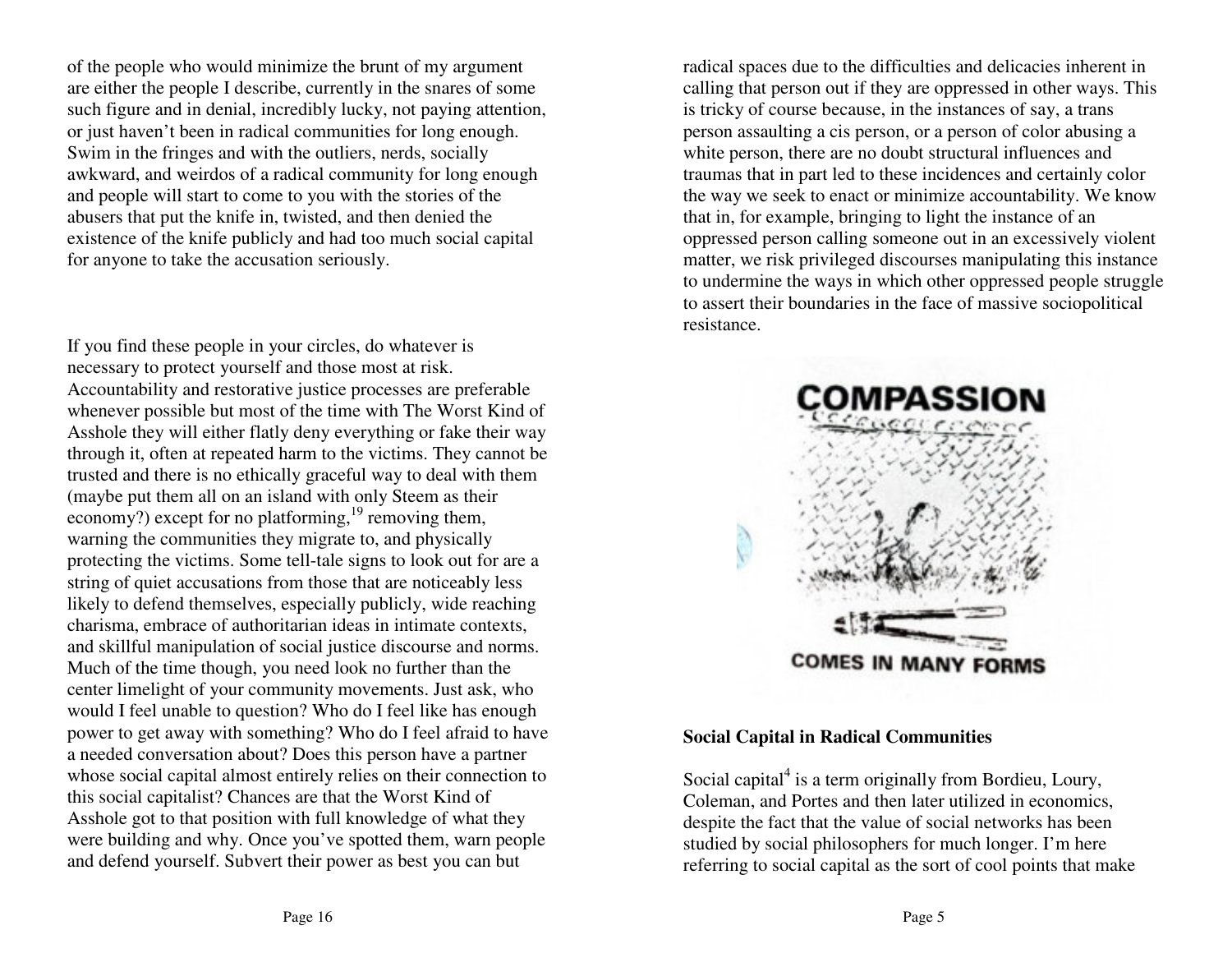certain people untouchable, unquestionable, and invulnerable to critique. Of course it can also just be your social safety net, queer kinship, or chosen fam', but for this essay we're focusing on the accumulation of social capital as it creates informal hierarchies in radical communities. Social capital is really just the relationships and trust we have but it's also a type of currency that we can give and gain according to certain rules that we've largely intuited or aggressively been forced to learn. This social capital as currency can then aggregate around cults of personality, creating the recipe for dominance and coercion (this is a common critique of anarcho-communist ideals). Furthermore, social capital itself, can be used to create and gather more social capital. In this way, there's a high risk for runaway wealth accumulation where you can buy more social standing/relations, with your existing social standing/relations.

Social capital is when a well-known organizer sexually assaults or commits violence against someone in the community (often a cis-man to a cis-woman but queers, transfolks, gay men, dykes, and straight cis-women I'm looking at y'all too) and then the victim's story is minimized because the organizer, without anyone saying the words, is determined to be more important or at least harder to challenge. This is a simple narrative, especially when it's from a straight white man to a straight white woman, that radical communities have begun to build some ability to confront (although it's still horrifically common). However, when the woman assaults the man, or there are multiple overlapping layers of oppression, privilege, and social standing, the issues can get so complicated that we tear each other apart just trying to parse through them. Communities become polemic and internal rifts are created that are often never overcome. Accountability becomes impossible as people compete to be the victim. Narratives are often created and accepted even when the involved parties actually do want a more nuanced process. Social capital often interacts with complicated power dynamics to paralyze our ability to have the conversations we need most, when we need them most.

sociopathic tendencies(1), the serial abusers, the professional politicians, and the targeter of vulnerable persons. These assholes will exploit charisma and a raw selfish sadism to do whatever they can to protect themselves and their interests. But to make it worse, they'll convince masses of people it's in their best interests to support them. They are practiced in the art of manipulation and social engineering and they will seek out the empaths and those with a history of traumatic violence to victimize them with the knowledge that they'll say nothing to no one. They will pull them close in a way that makes people look up to them for their caring appearance and then, they will systematically destroy their lives and weave them into a cycle of coercion and domination. There are of course persons incapable of empathy who somehow still develop a sense of roughly utilitarian ethics that makes them functionally decent (I've known some) but unfortunately amongst sociopaths, they are the severe outlier. Sociopathic persons prey on activist communities who, in their naive generosity and fertile campus for social capital accumulation, breed and attract these weaponized wounds of humans. They will commonly utilize a casual misanthropy, subtle authoritarianism, and twist a nihilism of the oppressed to justify their wake of destruction. Even their authoritarianism we come to accept because, "they get stuff done" because often they're great organizers that we come to depend on for a variety of projects. They make themselves un-expendable. All of the fallacies and subtle dynamics of social capital are tools in their kit. They thrive on cults of personalities centered around them. They're often incredibly intelligent. As selfish utilitarians, they will often flip and become snitches and state collaborators if it seems in their benefit. They make it so that attacking them, or even questioning them on any front, will be the most dangerous thing that someone could possibly do, especially if the potential critics are so vulnerable that they depend entirely on their social network for survival. Of course people will say I'm exaggerating or playing into pathologizing psychiatric stereotypes, and while this is true to an extent, we can't back away from pointing out these persons in our community. Many

on purpose or accidentally, there are the persons with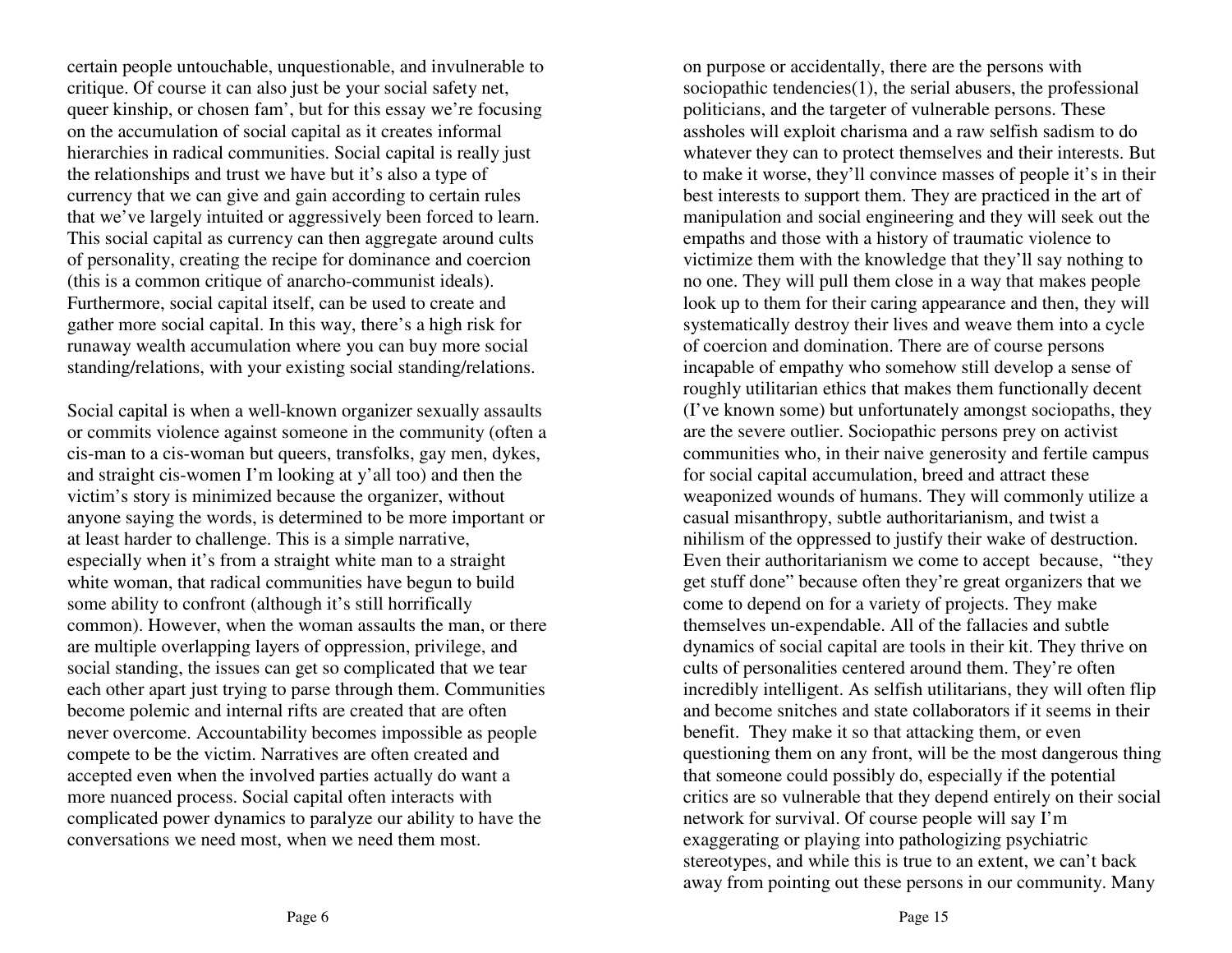be seen as a minimization of their struggle or a violence against their experience as Truth. This latter phenomena is of course because so often, intersectionally marginalized people are silenced and our truths are ignored. However, this can never give us a carte blanche for fascism. We are the owners of our experience as our truth, but can also be wrong about how we interpret or draw conclusions from that information. No one person's thoughts should constitute absolute truth for other people even if they have more of a certain kind of credibility from lived experience as that identity.

This can also happen in different ways when social capital is the main difference rather than dynamics of identity based oppression. For example if two same raced queer femmes get into an incident of violence (queer women are at roughly the same rates of domestic violence as straight couples),  $^{18}$  as the story breaks into the community, there will be a tendency to trust the more likeable party rather than look for credible evidence. This is because we interpret social capital as likeability or at least as a veneer of cool that can render someone untouchable in a way that forces people into cognitive dissonance in their interpretations of events. If someone fears losing social status by speaking out against someone with significant social capital, the potential accuser will have a subconscious pull towards distorting either their own understanding of events to avoid risk, or at least altering how they present it publicly. This is because, if something is dangerous, it's often hard to confront, so we have a built-in incentive to lie to ourselves that can only be confronted with intellectually and emotionally discerning diligence. If we lie to protect or benefit ourselves, we've participated, if in a smaller role, in the original violence. Disrupting distortions of social capital is critical to real accountability and truth-seeking especially surrounding the process of protecting survivors.

#### **The Worst Kind of Asshole**

Amidst those those that garner extensive social capital, whether

Social capital can be gained in many ways and sometimes these ways overlap. For example, one can often be entitled with social capital as a direct result of structural privilege and the conditioning that it bestows. This is that white-passing manarchist or brocialist that's 1/16 native with blue eyes and identifies as "gender-queer" but is cis-male passing and feels entitled to all the PoC and queer spaces despite being pretty generally terrible, especially to dark skinned queer femmes that he wants to fuck (most of these "examples" come directly from real stories). But, this Terrible Person is liked by a lot of the other shitty and macho PoC, queer dudes, or popular native fetshizing whites so he's actually seemingly quite popular to the extent that it becomes dangerous to critique or question him. Alternatively social capital can also be awarded because someone is intersectionally oppressed. For example, there may be a transwoman or black-femme who can get away with acting abusively because they have too much oppressed social capital to get called out by anyone other than another with the same rough oppression tally, with whom they've built a personal solidarity or someone else who is exceptionally trusted, brave, and otherwise delicate.

Obviously these two forms of social capital (privileged and oppressed) are very different in that privileged social capital is structurally backed and oppressed social capital is only backed (if anywhere) in radical communities. As mentioned by William Gillis in personal dialogue, "Social capital is not a universally fungible currency. Social capital in one group may be negative social capital in another. There can even be pockets of different norms or rules within larger expanses where entirely different norms or rules dominate." There are competing currencies of social capital that may not be accepted as payment everywhere. This would be like trying to use an Israeli Shekel to pay for hummus in Lebanon. You might get the secret police called on you or at least some spit in your food. The symbols, or rules, one internalizes in the ingroup, may in fact work against you in the outgroup. Structurally backed social capital, as presented by those with privilege as it's generally used, is also backed by the state which means it's backed by the police, government, and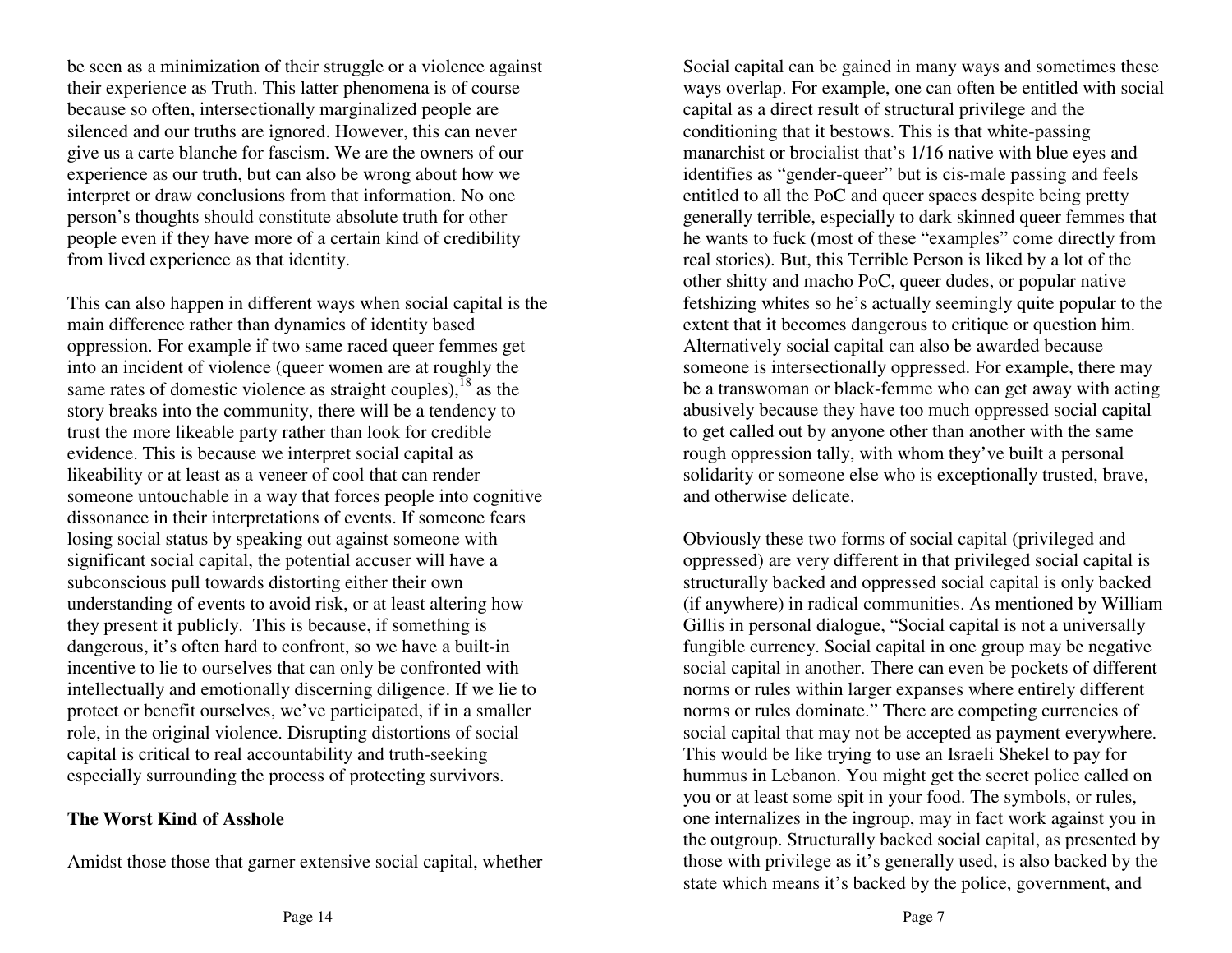cultural norms. As radicals we know this and see it play out so often that in an attempt to counteract this coercive dynamic we try to build up people made marginalized by society especially if they are charismatic, funny, and attractive. This process is not inherently bad. To the contrary it is a form of love and commitment to equity but when applied uncritically to all situations, it runs into clear limits, especially wherein the justification of violence is concerned.

Social capital, like any other currency, can also be lost, often at another person's gain. For example, a person has social capital, but makes a mistake that renders them vulnerable, others can build their own social capital by publicly attacking this person especially if the core person attacking them also has social capital. This is especially possible when the person who is being accused, whether rightly or wrongly, occupies less marginalized identities than the original accuser. This phenomena happens because a person can gain cool social points by siding with the oppressed person and attacking the less-marginalized person as a form of virtue signalling.

## **Signaling and Team Sports**

There are some essential ideas here that show some of the rules about how social capital is bought and sold. Signaling $^8$  is a tool of social capital accumulation that is basically about sending a code to a particular group that suggests that we are of the same group. This is like going to a Bernie Sanders rally and saying, "Bernie Sanders is the only hope for our nation's children". At a Bernie rally this is a great way to make friends, build trust, and signal for applause $9$  however, this is not a good way to make friends at a GOP convention (unless the other Bernie people are watching it live on TV). There are countless ways we can act on this, and subtle dynamics that I don't have the space to address here but, it is important to understand that this can impact how power shifts socially. Virtue signalling<sup>10</sup> is a related phenomena that has to do with signalling that one is virtuous (as defined by the ingroup) as a means of building social capital. This is the



This particular matrix of rules and norms is just one that is common in left "social justice" circles. The reality of social capital is much more complex. In different networks and circles, social capital flows in different ways. Even overlapping friend groups may have different eddies and rivers. The core issue is that those who are least good at navigating social capital are often barred from support, credibility, and respect even though the how of this can be different in each sub-communities or groups. The person with the runaway compounded social capital is often the cis-guy, but sometimes it's the person who can best exploit "The Discourse" accepted in that group. This is the one who can swiftly and gracefully use radical catch phrases to justify manipulative conceit, for example– "muh autonomy!". Another type of social capital bourgeoisie can be the person with the most oppression points for whom any critique would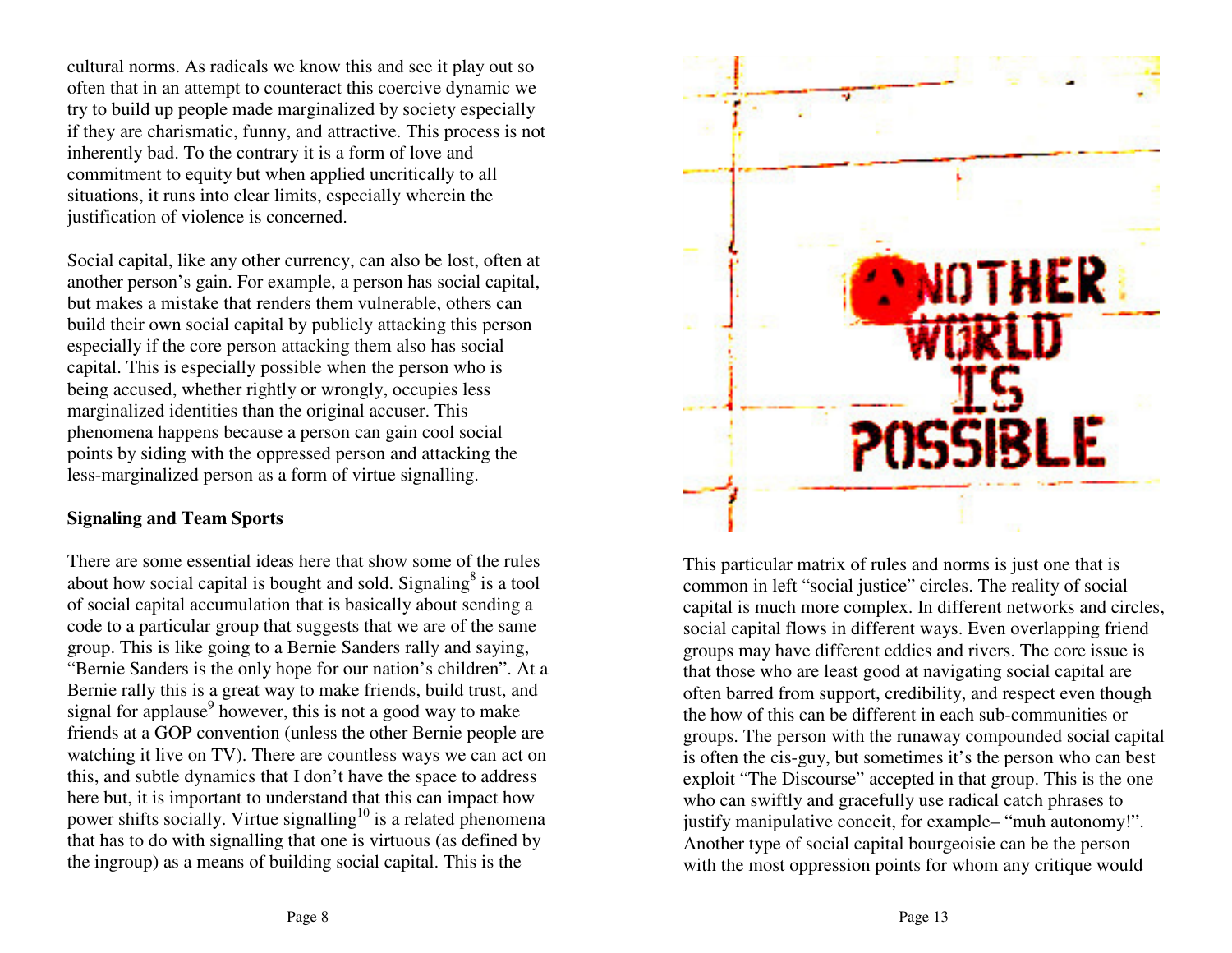*and accountability.* We seek to fit things into neat boxes wherein, whoever has the least social capital will almost always be framed as the aggressor whether they are or aren't. We also often return to our oppression tally and seek to vilify whoever is the least structurally oppressed in a response to a historical radical tendency to minimize the violence experienced by marginalized people. So if there is a woman and a man involved, we have a knee-jerk belief that the man is wrong and the woman is right because that is most often how the pattern works. If there is a white partner and a PoC partner we assume that most likely the white partner was acting on some internal racism, because that is most often how the pattern works. But the thing about patterns, they are rules of thumb (heuristics) not perfect predictive tools. To the extent that they obscure nuance, they prevent us from revealing the complexity of coercion that is generally present. We prefer a clear victim and aggressor when generally, both parties have something to be accountable for even if one party was significantly more violent than the other. Again, our fear that nuance will be manipulated to victim blame prevents us from really digging into the truth in all of it's messy contradictions.

white person who describes at length about how bad racism is because they think it will give them credibility and earn them trust, and in many communities it will. This can also be the activist who doesn't do the grunt work of organizing, but gets all the interviews and photo ops at the action, and as a result is known as a key organizer. This is also the person who donates money to a charity solely for the publicity it gives them.

The alt-right and many anarcho-capitalists and libertarians have weaponized this tendency of the left in order to demean any explicit sentiment of social concern or empathy as merely "virtue signalling" deserving of sociopathic ridicule at the level of mean popular kids in highschool. While they're manipulating the concept with weaponized irony to support their own fascist violence, the critique of the left's performance of good intentions in a popularity contest is a valid one. It's useful to consider even if it has come from the "outgroup" such as the broader right or even left-market anarchists and post-left people. This phenomena places positions of informal power as being more important than the actual impacts we need desperately to build. Further, these acts of inauthenticity can also obscure attitudes such as anti-blackness under the window dressing of liberal anti-racism. For example, a white ally may play the role of good white ally to a tee, but yet remain completely unwilling to invest in the difficult work of actually engaging with their own racism in soul-searching and consensual trust building dialogue with actual folks of color. By deferring constantly to something that a person of color has said, many white people have been known to absolve themselves of guilt and avoid critical inquiry. But of course, the level of conversation we need to have is dangerous. It makes sense that everyone involved would be hesitant. We've also all seen it go to shit or get hijacked in bizarre ways with massive fallout. However, this just means we need to do it better, not that we can afford to avoid it altogether.